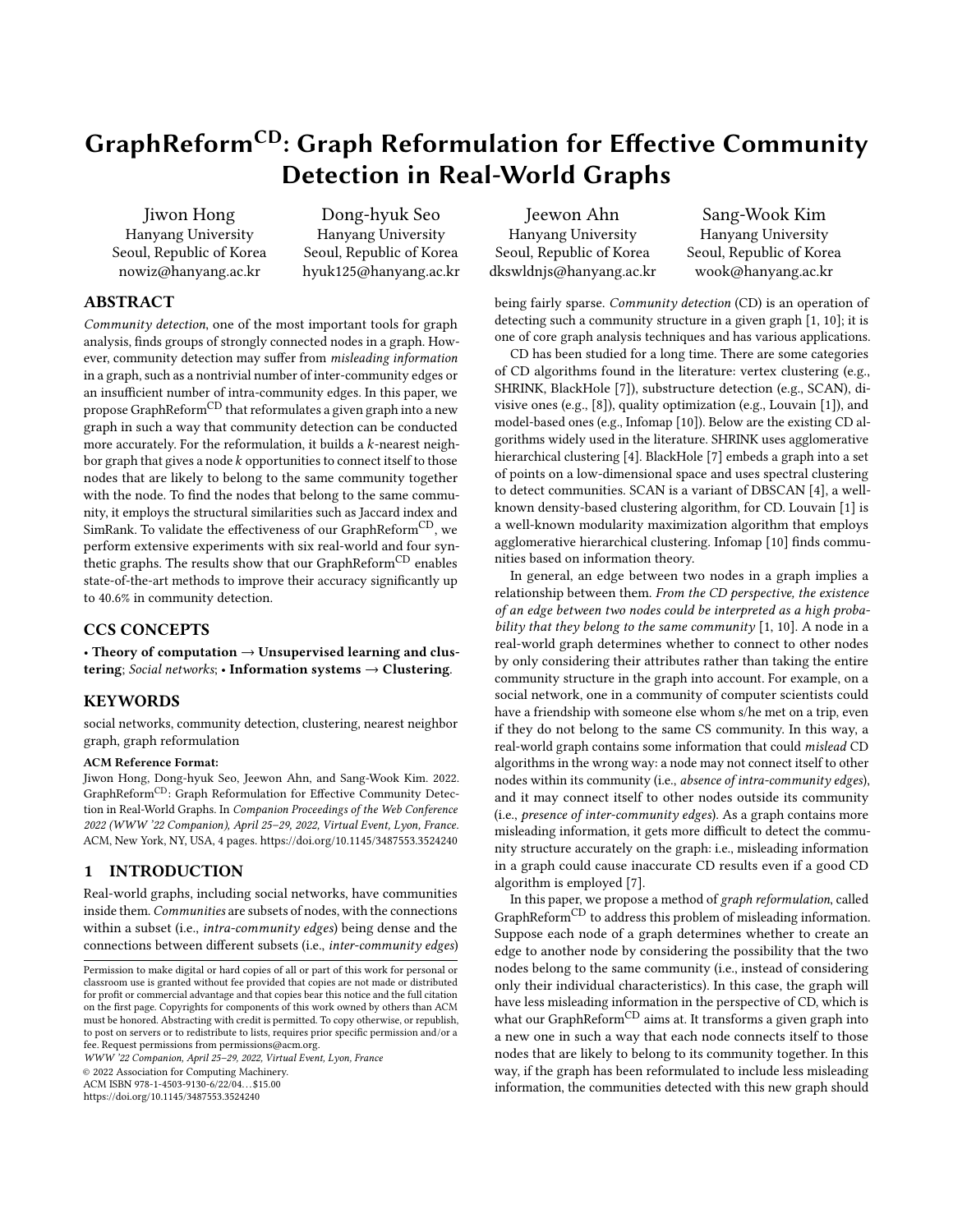be more accurate than those with the original one. In order to show the effectiveness of GraphReform<sup>CD</sup>, we perform extensive experiments with five popular CD algorithms on synthetic and real-world graphs: we apply existing state-of-the-art algorithms to both the original and reformulated graphs and measure their accuracies. The results show that the reformulated graphs improve the accuracies of CD significantly by up to 40.6%.

# 2 GRAPHREFORMCD

 $\mbox{GraphReform}^{\mbox{CD}}$  first removes  $\emph{all}$  edges from the original graph and then creates new edges that help achieve more accurate CD. In this process, a newly created edge should connect a pair of nodes that are likely to belong to the same community. In this section, we discuss how to measure the degree of the likelihood that a pair of nodes belong to the same community and construct a reformulated graph by using the newly created edges.

# 2.1 Structural Similarity Measures

For the first mission of GraphReform<sup>CD</sup>, we need a method to evaluate the likelihood of two nodes belonging to the same community. Towards this end, we use a structural similarity measure that computes the degree of how close the given two nodes are in a graph by taking into account the topological structure of the graph.

Structural similarity measures could be classified into three categories based on how they evaluate the closeness of a given pair of nodes in a graph:

- 1-hop-neighbor based ones: they consider only the direct neighbors of a given pair of nodes. The similarity between the two nodes becomes higher as the number of common nodes directly connected to the two nodes increases. Typical examples include Jaccard index [\[4\]](#page-3-5), Adamic/Adar index, and cosine similarity [\[4\]](#page-3-5).
- Multi-hop-neighbor based ones: they take into account the indirect neighbors as well as the direct neighbors of a given pair of nodes. The similarity between a pair of nodes becomes higher as the number of common nodes directly and indirectly connected to the two nodes increases. Here, the indirect neighbors are made to impact the similarity less than the direct neighbors. Typical examples include SimRank and Random Walk with Restart (RWR) [\[3,](#page-3-6) [12\]](#page-3-7).
- Graph-embedding based ones: graph embedding [\[3\]](#page-3-6) aims to represent each node of a graph as a vector in low dimensional space where a pair of nodes are located more closely to each other as the number of nodes *directly/indirectly* connected to the two nodes increases. Graph-embedding based similarities of a pair of nodes could be computed by using the distance between their corresponding vectors in the embedding space. Typical graph embedding techniques include Deepwalk, LINE [\[12\]](#page-3-7) and Node2Vec [\[3\]](#page-3-6).

According to the definition of a community, there are relatively many edges connecting the nodes in the same community and relatively few edges connecting the nodes in different communities. Therefore, a pair of nodes within a community has more nodes (directly/indirectly) connecting both nodes than a pair of nodes from different communities. Based on these characteristics, we suppose that the higher the structural similarity between a pair of nodes, the more likely the two nodes belong to the same community.

<span id="page-1-0"></span>

Figure 1: Example of a graph reformulation.

#### 2.2 k-Nearest Neighbor Graph

Based on the similarities thus computed, we build the  $k$ -Nearest Neighbor (kNN) graph [\[11\]](#page-3-8) as a reformulated graph. In a  $kNN$ graph, each node has the same chance to create  $k$  outgoing edges connected to other nodes that are most similar to it. This kNN graph is beneficial to accurate CD in two aspects below.

First, the high-degree nodes in the original graph are more likely to have inter-community edges. In a  $kNN$  graph, such nodes have a chance of connections *limited to*  $k$ , making themselves likely to create much fewer inter-community edges connected to those nodes in other communities. Thus, this limitation to high-degree nodes contributes to the decreased chance of making their intercommunity edges.

Second, the low-degree nodes in the original graph are more likely to have only a few intra-community edges. In a kNN graph, such nodes have a chance of more (i.e.,  $k$ ) connections to other nodes, making themselves likely to create more intra-community edges connected to those nodes in the same community. Thus, this limitation to low-degree nodes contributes to the increased chance of making their intra-community edges. As a result, the reformulated graph has significantly reduced misleading information, meaning more intra-community edges and fewer inter-community edges; this would help CD algorithms identify communities in a graph more accurately.

We note, in the reformulated  $kNN$  graph, it is likely that highdegree nodes lose a lot of intra-community edges as well. In such a case, however, since they will have much more than  $k$  intracommunity edges (i.e.,  $k$  outgoing edges + more incoming edges) after the reformulation, the accuracy of CD would not be affected significantly.

Figure [1](#page-1-0) demonstrates the advantage of GraphReform<sup>CD</sup>. Figures [1-](#page-1-0)(a) and [1-](#page-1-0)(b) show two graphs before and after its application, respectively. Note that they show only the subgraphs centered on nodes  $p$  and  $q$ . A circle represents a node, a solid line represents an intra-community edge, and a dotted line represents an inter-community edge. In Figure [1-](#page-1-0)(a), a high-degree node  $p$  has a large number of intra-community edges but has some inter-community edges as well. In Figure [1-](#page-1-0)(b), however,  $p$  has inter-community edges significantly reduced in a 3-NN graph obtained after the reformulation. In Figure [1-](#page-1-0)(a), a low-degree node  $q$  has only two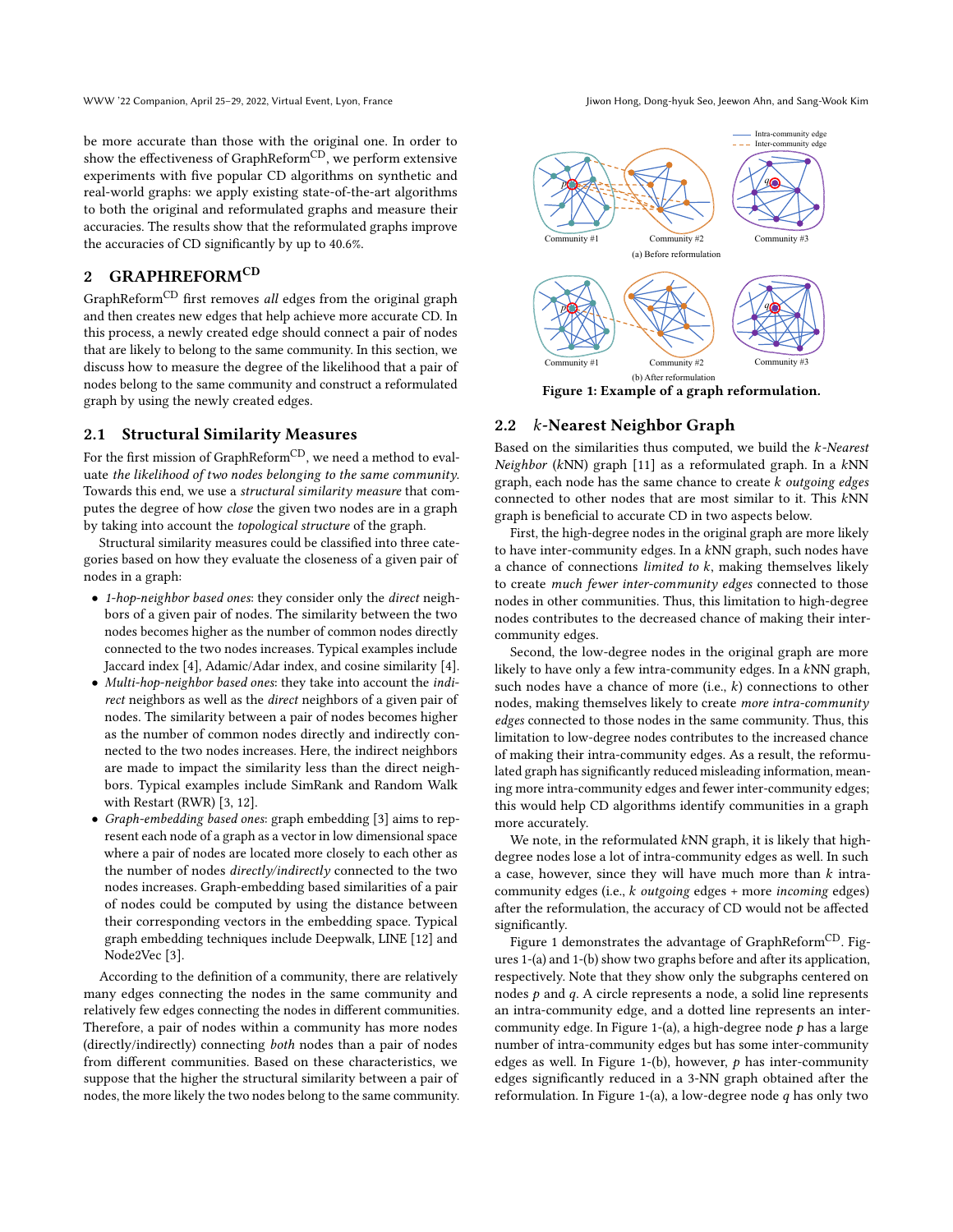intra-community edges. However, in Figure [1-](#page-1-0)(b), in a 3-NN graph obtained after the reformulation,  $q$  has a more number of intracommunity edges. We observe that there are those nodes with a degree greater than three, despite  $k = 3$ . Such a node gets excessive edges from other nodes that are not its 3-NNs but think of it as their 3-NNs.

In summary, GraphReform<sup>CD</sup> finds the  $kNNs$  of every node in the original graph by using a structural similarity and constructs a NN graph composed of the edges connecting the node and each of its  $kNNs$ . As a result, we obtain the  $kNN$  graph in this way, which is more beneficial to accurate CD than the original one.

#### 3 EXPERIMENTAL SETUP FOR EVALUATION

GraphReform<sup>CD</sup> has variants according to the following parameters.

- Structural similarity measures: We use the Jaccard index, Adamic/ Adar index, Simrank, and Node2Vec [\[3\]](#page-3-6) for calculating a score of structural similarity between a pair of nodes.
- $k$ : We should determine the value of  $k$  to build a  $kNN$  graph. In our evaluation, we use the multiples of the average degree,  $D_{avg}$ , of each original graph (i.e.,  $k = D_{avg}$ , 2 $D_{avg}$ , ..., 5 $D_{avg}$ ).
- k-Nearest Neighbor (kNN) graph and Mutual k-Nearest Neighbor (MkNN) graph: The mutual kNN graph [\[11\]](#page-3-8) is a variant of kNN graphs. In kNN graphs, an edge is created between two nodes when either one of them considers the other as its  $kNN$ . In M $kNN$ graphs, an edge is created between two nodes only when both of them consider each other as their kNNs. In our evaluation, we use these two versions for GraphReform $^{\rm CD1}.$  $^{\rm CD1}.$  $^{\rm CD1}.$

We conduct experiments for all possible combinations of the parameters of GraphReform<sup>CD</sup>by employing five state-of-the-art CD algorithms: SHRINK, SCAN, Louvain [\[1\]](#page-3-1), Infomap [\[10\]](#page-3-2), and BlackHole [\[7\]](#page-3-3). For the parameter setting of each CD algorithm, we perform the grid search with various combinations of parameter values and show the best one with the highest NMI among their results. Note that some CD algorithms have the randomness in their nature, producing different results for different experiments even with the same set of parameter values. We show the average NMI for five runs for those algorithms to address this issue.

We use six real-world datasets and four synthetic benchmark data-sets for our evaluation. The real-world datasets are Football, Polbooks, Karate, Email, Cora, and PubMed that provide groundtruth community structures [\[6,](#page-3-9) [9\]](#page-3-10). The synthetic datasets are generated by the LFR-benchmark. The ratio of inter-community edges to all edges in a graph determines the amount of misleading information (in terms of CD) contained in the graph. The LFR-benchmark generates synthetic datasets with various characteristics by controlling the ratio of inter-community edges over all edges via a mixing parameter,  $\mu$ , and the number of nodes via |V|.

Modularity [\[8\]](#page-3-4) is a quality function for measuring how well a graph is divided into communities. We first evaluate the modularity on the ground truth communities of each graph dataset before and after the reformulation. This is to verify that our reformulation successfully reduces the misleading information. We then evaluate the

<span id="page-2-1"></span>Table 1: Inter-community edge ratios and modularities before and after reformulation.

| Dataset       | V      | $E^{inter}$ | E     | Q     |       |
|---------------|--------|-------------|-------|-------|-------|
|               |        | Orig.       | Ours  | Orig. | Ours  |
| Karate        | 34     | 0.128       | 0.156 | 0.371 | 0.343 |
| Football      | 115    | 0.357       | 0.207 | 0.554 | 0.704 |
| Polbooks      | 105    | 0.158       | 0.224 | 0.415 | 0.358 |
| Email         | 986    | 0.664       | 0.295 | 0.288 | 0.644 |
| Cora          | 2,708  | 0.190       | 0.109 | 0.640 | 0.725 |
| PubMed        | 19,717 | 0.198       | 0.176 | 0.432 | 0.477 |
| $B_{\mu=0.6}$ | 5.000  | 0.599       | 0.329 | 0.376 | 0.646 |
| $B_{\mu=0.7}$ | 5.000  | 0.700       | 0.300 | 0.275 | 0.676 |
| $B_{\mu=0.8}$ | 5.000  | 0.798       | 0.674 | 0.177 | 0.300 |
| $B_{\mu=0.9}$ | 5,000  | 0.899       | 0.893 | 0.076 | 0.081 |

CD accuracy using the Normalized Mutual Information (NMI) [\[2\]](#page-3-11), which is widely used in CD research. NMI measures how much information the ground-truth community structure and the predicted one have in common.

# EXPERIMENTAL RESULTS

To evaluate the effectiveness of GraphReform<sup>CD</sup>, we try to answer the following key questions via our experiments:

- (Q1) Does the reformulation reduce misleading information in the original graph?
- (Q2) Does the graph reformulated by GraphReform<sup>CD</sup> improve the CD accuracy, compared with the original one?

# 4.1 Changes in Inter-Community Edge Ratio and Modularity (Q1)

Table [1](#page-2-1) shows the ratio of inter-community edges to all edges (i.e.,  $|E^{inter}|/|E|$ ) and the modularity (i.e., Q) of the ground-truth community structure before (i.e., Orig.) and after (i.e., Ours) the reformulation. Here,  $E^{inter}$  refers to the set of inter-community edges in the graph. The lower inter-community edge ratio and higher modularity are shown in boldface for each dataset. In Ta-ble [1,](#page-2-1) we observe that GraphReform<sup>CD</sup> successfully reduces the ratio of inter-community edges to all edges in most of the graphs, hence increasing the modularity of the ground-truth community structure. The datasets with a very small number of nodes (34 for Karate and 105 for Polbooks) only show lower modularities after the reformulation. However, even in such datasets, we found that the reformulated graphs have more intra-community edges than the original ones, resulting in higher accuracies (as explained in Section [4.2\)](#page-2-2). We thus conclude that the graphs have been reformulated by our GraphReform<sup>CD</sup> so that their community structure could be revealed more clearly.

#### <span id="page-2-2"></span>4.2 Changes in Accuracies (Q2)

Table [2](#page-3-12) summarizes the accuracy (in terms of NMI) of five algorithms performed on six real-world datasets. A boldface value indicates the highest NMI for each dataset, and an italicized value with '\*' indicates the highest NMI for each dataset before the reformulation. For instance, Infomap shows the highest NMI of 0.711 among all CD algorithms with the original graph in a Karate dataset. With our reformulated graph, SHRINK, Louvain, and Infomap show perfect

<span id="page-2-0"></span><sup>&</sup>lt;sup>1</sup>We also employed other variants of MkNN graphs [\[11\]](#page-3-8) that allow some additional non-mutual  $kNN$  edges. However, we do not include them here since they made no meaningful difference in the accuracy.